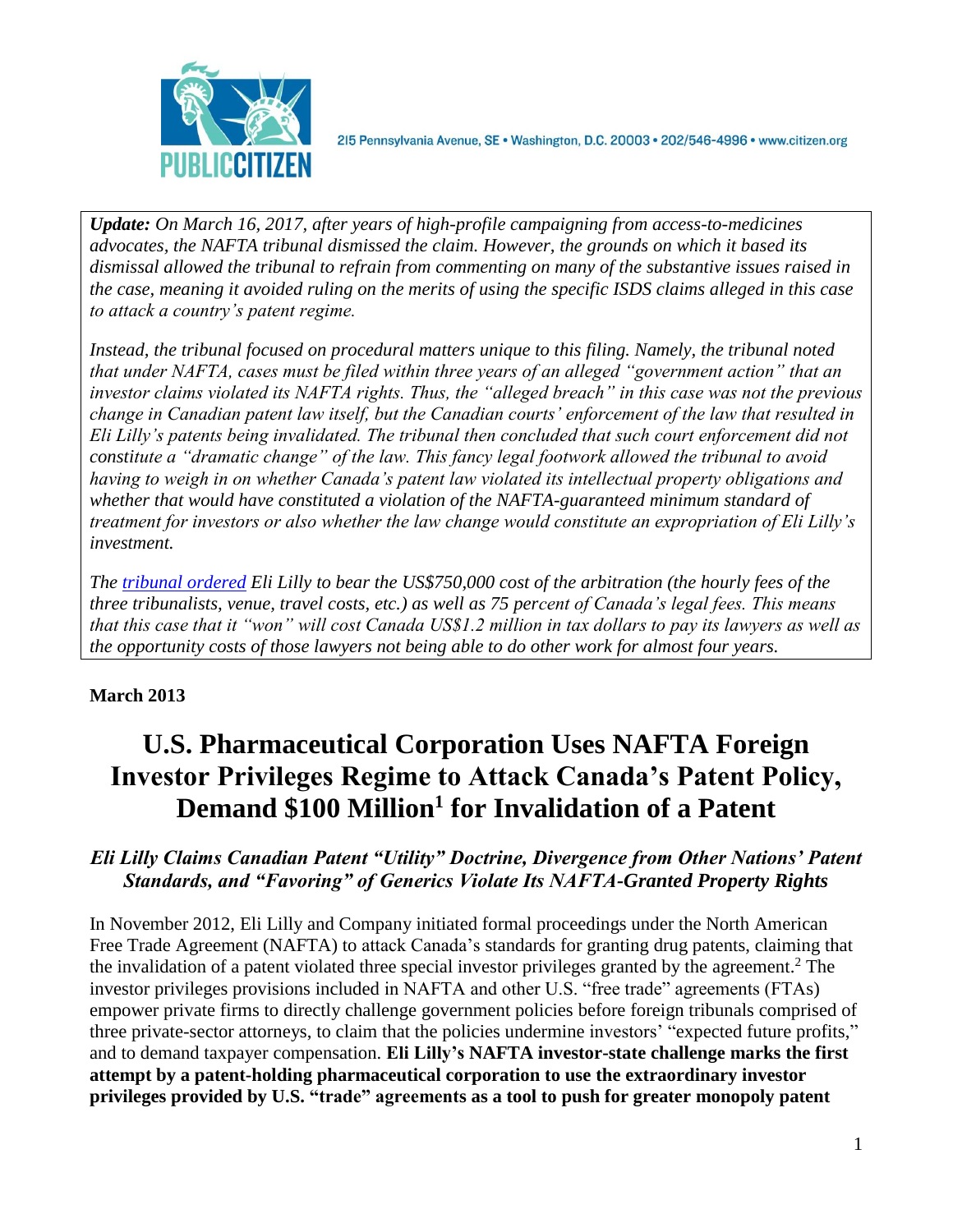#### **protections, which increase the cost of medicines for consumers and governments. Eli Lilly is demanding \$100 million in compensation.<sup>3</sup>**

Eli Lilly launched its NAFTA attack after Canadian courts invalidated Eli Lilly's monopoly patent rights for an attention deficit hyperactivity disorder (ADHD) drug called Strattera. The Canadian courts did so after determining that Eli Lilly had presented insufficient evidence (a single study involving 22 patients) when filing for the patent to show that Strattera would deliver the long-term benefits promised by the company.<sup>4</sup> While the \$100 million NAFTA investor-state compensation demand relates to revocation of the Strattera patent, Eli Lilly makes clear in its formal "Notice of Intent" to Canada that it is not only challenging the invalidation of its particular patent, but Canada's entire legal doctrine for determining an invention's "utility" and, thus, a patent's validity.<sup>5</sup> While pushing for an entirely different patent standard, Eli Lilly, the fifth-largest U.S. pharmaceutical corporation,<sup>6</sup> is demanding \$100 million from Canadian taxpayers as compensation for Canada's enforcement of its existing patent standards.

Now the Trans-Pacific Partnership (TPP) – a sweeping NAFTA-style deal under negotiation between the United States and ten Pacific Rim countries – threatens to not just replicate, but expand on the NAFTA provisions that provide the basis for such audacious challenges to countries' patent policies.

#### **FTA Investor Privileges System Enables Backdoor Corporate Attacks on Public Interest Policies**

How can a foreign corporation like Eli Lilly drag a sovereign government to a foreign tribunal comprised of private-sector attorneys to demand taxpayer compensation over a domestic court decision on patents? NAFTA and similar U.S. pacts have quietly established what is known as the "investorstate dispute resolution" regime, a system of new corporate privileges and their private extra-judicial enforcement defined by these radical features:

- The system elevates foreign corporations to the level of sovereign governments, uniquely empowering them to skirt domestic laws and courts and privately enforce the terms of a public treaty by directly challenging governments' public interest policies before foreign tribunals.
- The tribunals deciding these cases are comprised of three private sector attorneys, unaccountable to any electorate. Many of the tribunalists rotate between serving as "judges" and bringing cases for corporations against governments. Such dual roles would be deemed unethical in most legal systems. In this "club" of international investment arbitrators, there are fifteen lawyers who have been involved in 55 percent of the total international investment cases known today.<sup>7</sup> The tribunals operate behind closed doors, and there are no meaningful conflict of interest rules with respect to arbitrators' relationships with, or investments in, the corporations whose cases they are deciding.
- Tribunalists are paid by the hour, creating an incentive for cases to drag out endlessly. Governments are often ordered to pay for a share of tribunal costs even when cases are dismissed. Given that the average costs for such procedures total \$8 million, the mere filing of a case can create a chilling effect on government policy, even if the government expects to win. (In one challenge against the Philippines, the government's tribunal and legal costs alone topped \$50 million.) $8$  If a tribunal rules against a challenged policy, there is no limit to the amount of money the tribunal can order the government to pay the foreign corporation. The cases cannot be appealed on the merits. Countries may file for an "annulment" for certain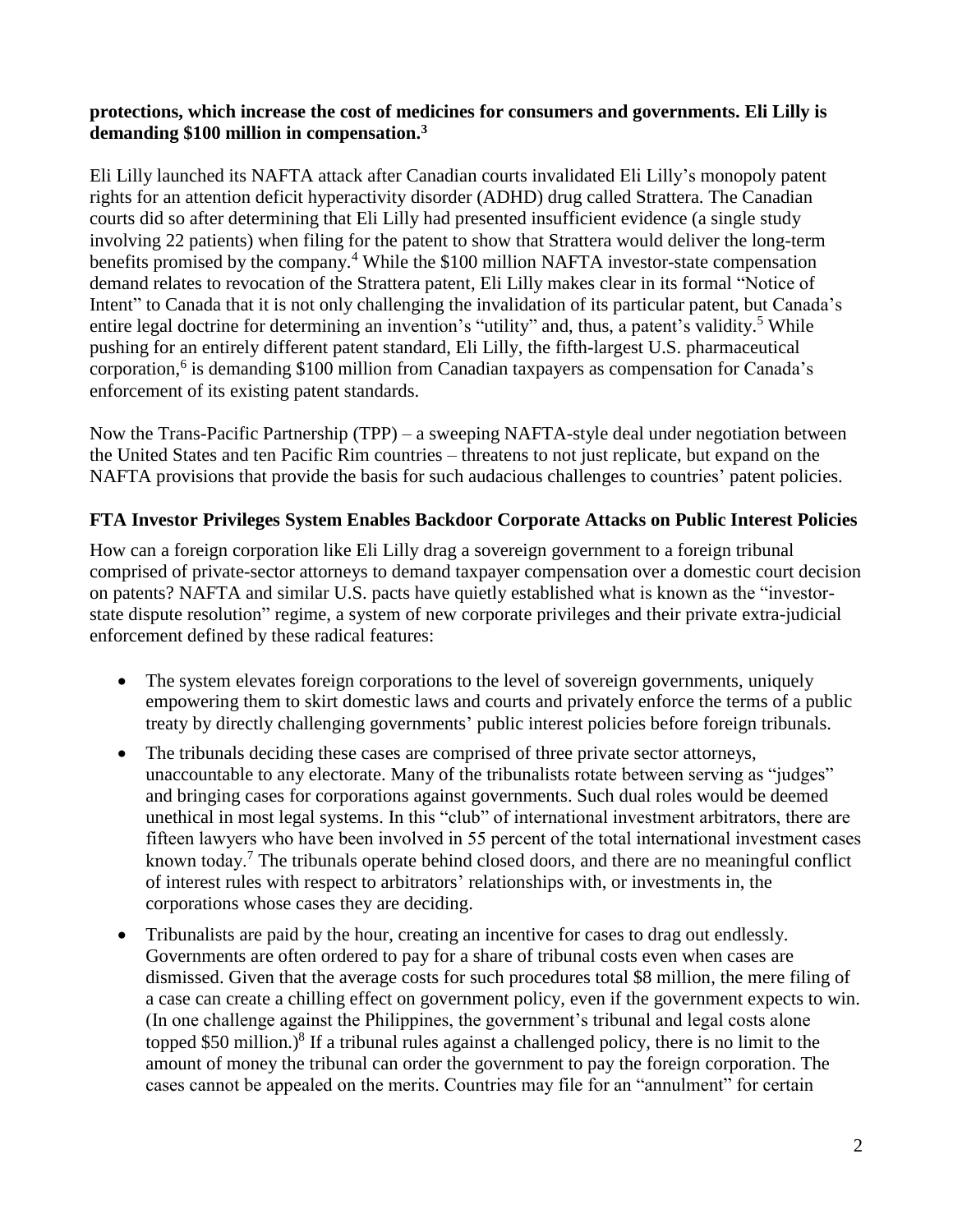specific categories of tribunal "error." Annulment claims are not heard by domestic courts, but are decided by another tribunal comprised of private sector attorneys.

- Investors and corporations can demand taxpayer compensation for policies that they allege as violating special "rights" granted to foreign investors by NAFTA-style FTAs. These "rights" are phrased in vague, broad language. Tribunals have increasingly interpreted these foreign investor "rights" to be far more expansive than those afforded to domestic firms, such as the "right" to a regulatory framework that conforms to a corporation's "expectations." This "right" has been interpreted to mean that governments should make no changes to regulatory policies once a foreign investment has been established.<sup>9</sup>
- Claiming such expansive protections, foreign corporations have launched investor-state challenges against a wide array of consumer health and safety policies, environmental and landuse laws, government procurement decisions, regulatory permits, financial regulations and other public interest polices that they allege as undermining "expected future profits."

When the foreign investor wins a case, the government must hand the corporation an amount of taxpayer money decided by the tribunal as compensation for the offending policy. Under U.S. FTAs and related deals, private investors have already pocketed over \$3 billion in taxpayer money via investor-state cases, while more than \$15 billion remains in pending claims.<sup>10</sup>

The investor-state regime was ostensibly established to provide foreign investors a venue to obtain compensation when their factory or land was expropriated by a government that did not have a reliable domestic court system. Instead, the regime has birthed an entire industry of lawyers, tribunalists and specialized equity funds that finance what has proved to be a very lucrative business of raiding government treasuries.

The number of investor-state cases has soared over the last decade – in 2011, the cumulative number of investor-state cases launched was nine times the cumulative investor-state caseload in 2000, even though treaties with investor-state provisions have existed since the 1950s. While only 50 such cases were filed between 1950 and 2000, today more than 450 have been filed.<sup>11</sup>

*"When I wake up at night and think about arbitration, it never ceases to amaze me that sovereign states have agreed to investment arbitration at all ... Three private individuals are entrusted with the power to review, without any restriction or appeal procedure, all actions of the government, all decisions of the courts, and all laws and regulations emanating from parliament."* -**Juan Fernández-Armesto**, arbitrator from Spain "Arbitrator and counsel: the double-hat syndrome", *Global Arbitration Review*, Vol. 7 - Issue 2, 3/15/12.

#### **The TPP Would Extend Beyond NAFTA in Providing Corporations New Rights to Attack Patent Policies**

Ironically, while Canada faces an investor-state challenge from Eli Lilly, the country has joined negotiations to establish the TPP, which would expand the investor-state system further. To date, Canada alone has paid more than \$155 million to foreign investors after NAFTA investor-state attacks on energy, timber, land use and toxics policies.<sup>12</sup> Underlying Eli Lilly's claim against Canada is the notion that government patent policies and actions are subject to the investor privileges provisions of the agreement. NAFTA's Investment Chapter does not explicitly list patents in its definition of investments that are subject to the pact's investor rights and privileges. However, some analysts have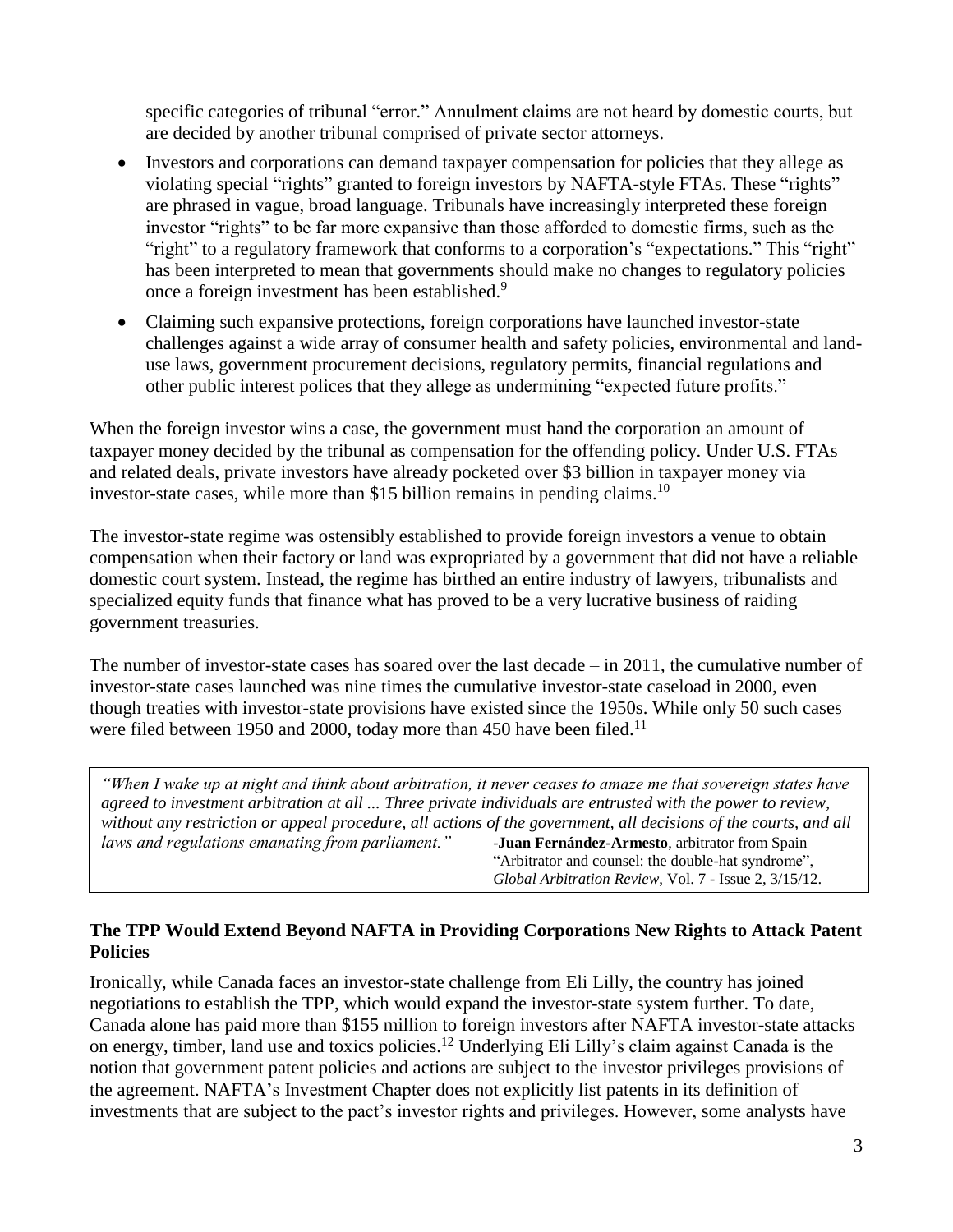long worried that the broad, vague NAFTA definition of covered investments could be used to attack patent policies.<sup>13</sup> But in the TPP, the proposed Investment Chapter explicitly names "intellectual" property rights" as a protected "investment."<sup>14</sup>

Not all TPP negotiating members have chosen to accept the deal's proposed extension of extreme investor-state provisions. Australia has already publicly refused to be party to an investor-state dispute settlement system in the TPP or any other trade deal.<sup>15</sup> And skepticism about the radical investor-state regime has grown with each extreme decision issued under this system. South Africa and India both recently announced that they would avoid submitting to the regime.<sup>16</sup> Brazil has always rejected it.<sup>17</sup>

As the number of investor-state attacks on popular public interest policies surge, the question is why every country does not follow Australia's lead. Sadly, the United States is adamant that the TPP include the expanded version of investor privileges and the notorious regime of private investor-state enforcement. So far, no TPP country except Australia has said no to the regime, though many countries have rejected the expanded definition of "investments" subject to private enforcement as proposed by the United States.

#### **In the Name of "Free Trade," Eli Lilly Asserts a Right to Maintain Monopolies, but Break Promises**

The trigger for Eli Lilly's NAFTA attack was the invalidation of a patent for Strattera, a drug used for treatment of ADHD. Both a Canadian federal court and a court of appeals ruled that Eli Lilly had failed to demonstrate the drug's promised utility when applying for a patent.<sup>18</sup>

The vast majority of Eli Lilly's formal NAFTA challenge notice to the Canadian government focuses on attacking Canada's underlying patent policies. That is to say that while Eli Lilly's demand for compensation is based on invalidation of the Strattera patent, its claim is premised on the tribunal finding that Canada's broader patent policy violates claimed investor rights.

To obtain a patent in Canada, an invention must be "useful." Different countries' patent policies define utility (usefulness) in varying ways. The right for each country to set its own substantive terms of patentability is among the "flexibilities" preserved in the World Trade Organization's (WTO) Trade-Related Aspects of Intellectual Property Rights (TRIPS) agreement and in NAFTA's intellectual property chapter.<sup>19</sup> The Canadian "promise doctrine" provides that a patent will be granted so long as the promise regarding an invention's utility is *demonstrated or soundly predicted* at the time of filing. Eli Lilly lambasts this patent policy framework as "discriminatory, arbitrary, unpredictable and remarkably subjective."<sup>20</sup> It presumes to declare what Canada's standard of patentability policy should be – that Canada must issue a patent and allow a drug firm to charge monopoly prices if an invention simply *claims* utility *without demonstrating it*. <sup>21</sup> This is a critical point: Eli Lilly is asking the NAFTA investor-state tribunal to award compensation for a violation of its investor rights because Canada enforced its patentability standards, even though the underlying NAFTA provisions covering patents provide signatory countries flexibility to determine their own substantive standards for patentability.

If successful, Eli Lilly's broad-based attack could expose Canada to a slew of investor-state attacks from other drug companies that have had patents invalidated because their patent applications failed to show or predict that the medicines would provide the promised benefits. Indeed, Eli Lilly mentions in its notice another invalidated patent for an anti-schizophrenia drug named Zyprexa, a patent that Canadian courts similarly determined had failed the test of substantiating promised benefits.<sup>22</sup> Eli Lilly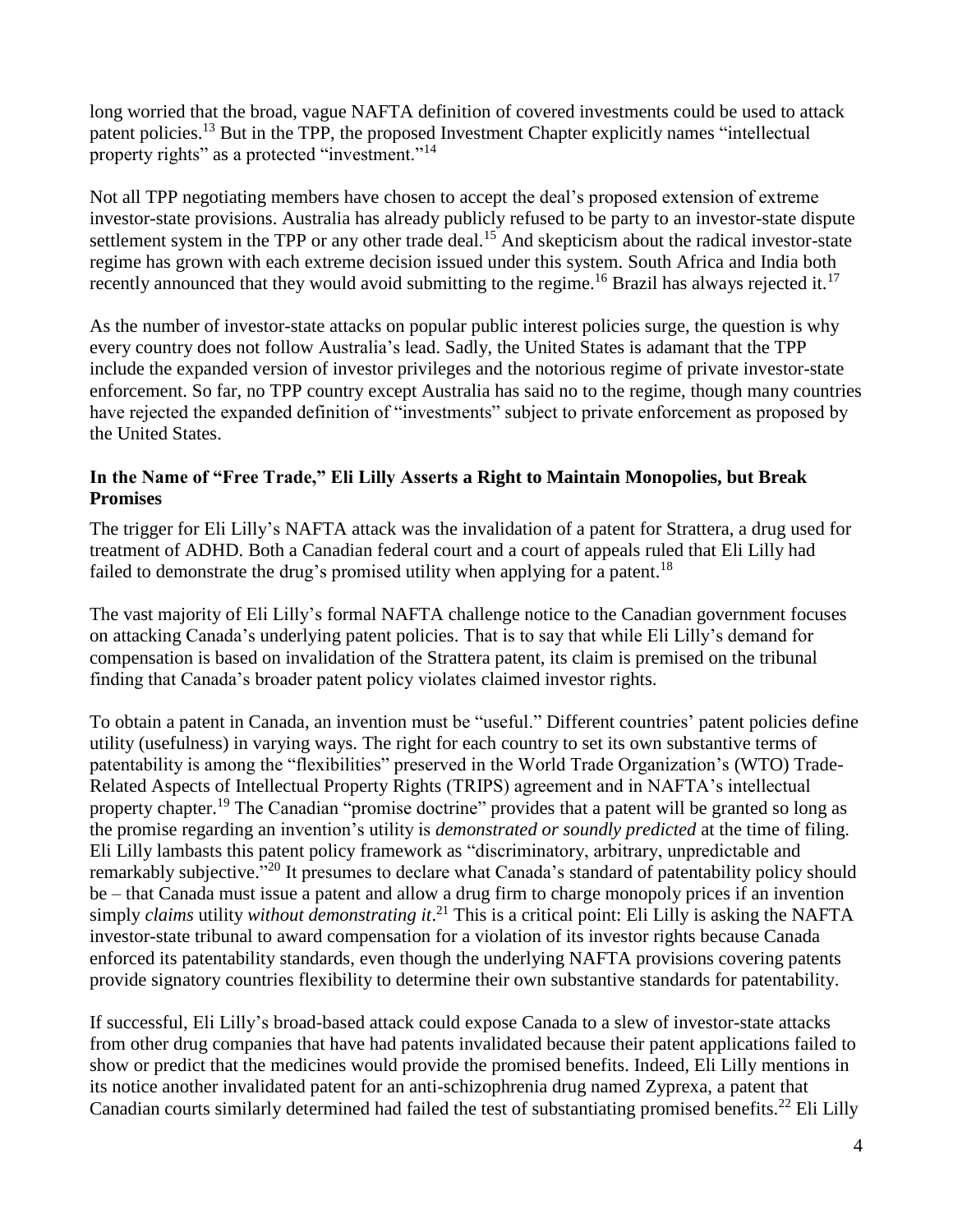warns that if Canada's Supreme Court does not overturn the Zyprexa invalidation, the company "will have exhausted all domestic remedies regarding Zyprexa,"<sup>23</sup> which experts see as a thinly-veiled threat that Eli Lilly might launch another NAFTA investor-state challenge over that drug.<sup>24</sup> In addition, observers have noted that Pfizer may also be considering a NAFTA investor-state attack on Canada's patent policies after the Supreme Court invalidated Pfizer's patent for its famed Viagra drug late last year for failing to disclose a critical active ingredient.<sup>25</sup>

#### **Eli Lilly Cites / Invents Sweeping "Rights" that Could Chill Policies that Increase Access to Affordable Medicines**

Eli Lilly's specific claims are that the Canadian courts' revocation of its patent violates its NAFTAgranted special investor privileges because this government action is*:*

- A violation of the **Minimum Standard of Treatment** guaranteed to foreign investors by NAFTA's investor privileges rules. (Eli Lilly and Company is a U.S. corporation that wholly owns Eli Lilly Canada.);
- **Discriminatory** (in favor of generic firms) in violation of NAFTA's **National Treatment** rule; and
- An **Expropriation** of property rights granted to Eli Lilly by NAFTA.

Eli Lilly specifically claims that Canada's invalidation of the Strattera patent violated the "**Minimum Standard of Treatment**" that NAFTA signatories are obliged to provide to foreign investors.<sup>26</sup> NAFTA Article 1105 on the Minimum Standard of Treatment states: "Each Party shall accord to investments of investors of another Party treatment in accordance with international law, including fair and equitable treatment and full protection and security."<sup>27</sup> What does that mean? Ultimately the tribunal decides, and its interpretation is not subject to appeal.

Sovereign States, including the United States, have consistently argued that this standard means providing police protection and due process, such as that afforded to Eli Lilly when it defended its patent before Canada's courts. States have consistently argued that tribunals must define the Minimum Standard of Treatment using two fundamental principles of Customary International Law (CIL): State practice and *opinio juris* (a State's sense of obligation, i.e. that it is bound to the law in question).

After a string of outlandish, expansive tribunal interpretations in NAFTA cases of what the minimum standard required of States, U.S. trade negotiators inserted an Annex in the 2005 Central America Free Trade Agreement (CAFTA) and subsequent U.S. FTAs that states: "The Parties confirm their shared understanding that 'customary international law' generally and as specifically referenced in Articles 10.5 [on the Minimum Standard of Treatment], 10.6, and Annex 10-C results from a general and consistent **practice of States** that they follow from a sense of legal obligation." [emphasis added] 28

But investor-state tribunals have generated increasingly inventive interpretations of the minimum standard in NAFTA-style deals, interpretations that impose new obligations on States beyond those that they contemplated when signing the agreements. This trend includes a recent CAFTA case in which the tribunal simply ignored the CIL Annex and instead imported a definition fabricated by a previous NAFTA tribunal.<sup>29</sup> Not bound to the minimum standard practiced and supported by sovereign States, investor-state tribunals have repeatedly interpreted the standard to mean that governments must compensate investors if they enact policies or take actions that could violate foreign investors' expectations. The tribunals have also generated creative notions of just what such investor expectations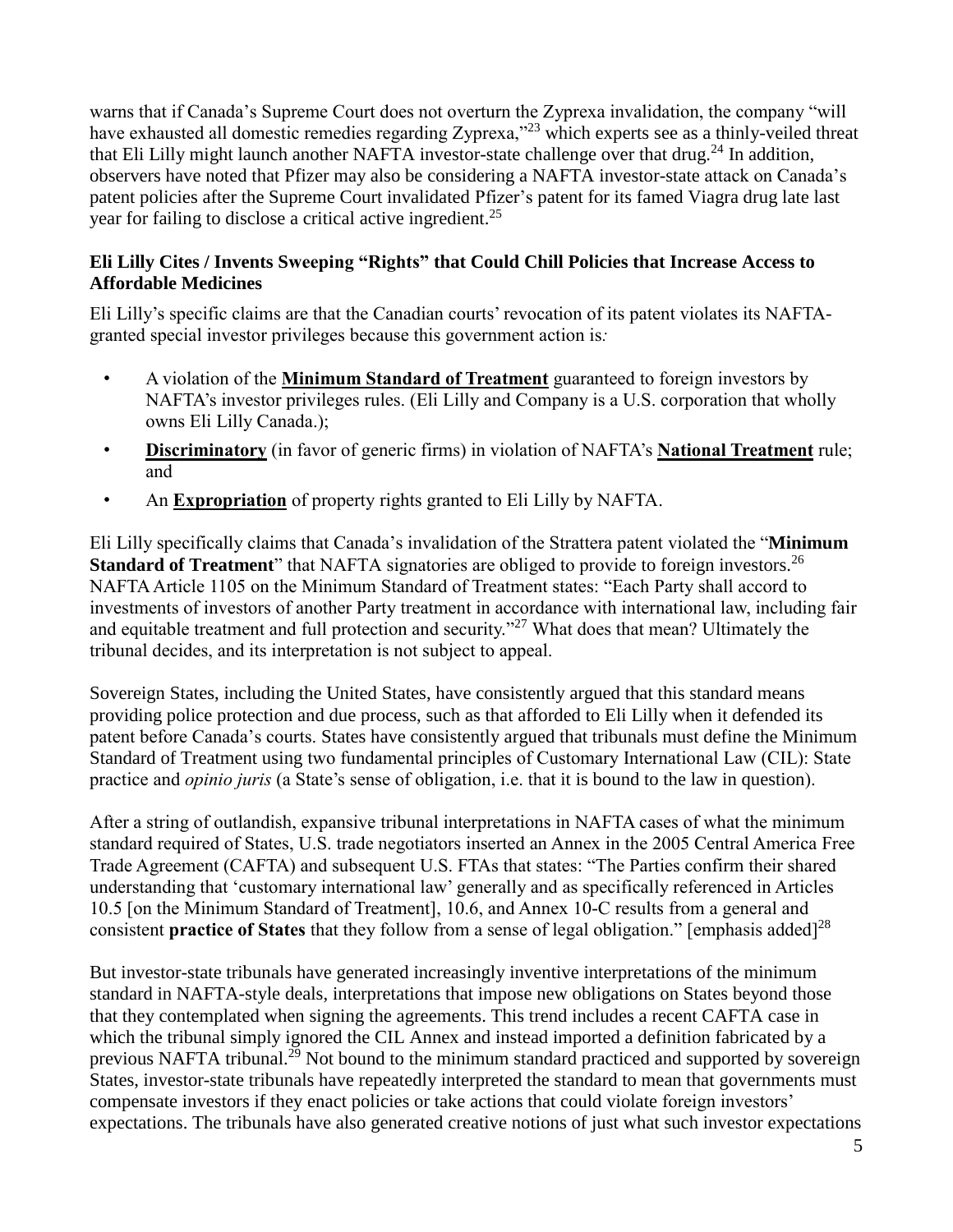are. As the United States argued in a previous investor-state case, "if States were prohibited from regulating in any manner that frustrated expectations – or had to compensate for any diminution in profit – they would lose the power to regulate." $30$ 

Yet, this extreme interpretation is precisely the one on which Eli Lilly relies in accusing Canada's courts of "contravening" its expectations by raising patent standards to include "new and additional requirements."<sup>31</sup> Specifically, Eli Lilly claims that the Canadian court decisions undermined its NAFTA-granted "expectations of a stable business and legal environment" and the "basic requirements of legal security."<sup>32</sup> Eli Lilly does not explicitly define the minimum standard, but implicitly relies on the inventive interpretation of tribunals in other NAFTA investor-state cases, while ignoring State practice – the body of thousands of domestic court cases on patentability standards and utility requirements.<sup>33</sup>

Unfortunately, tribunals' elastic interpretations have made the Minimum Standard of Treatment claim the single most successful investor-state allegation that corporations can mount against a State, as the number of such cases has exploded. In 74 percent of all published U.S. FTA and Bilateral Investment Treaty (BIT) cases in which governments have been ordered to compensate investors, the tribunal has found a Minimum Standard of Treatment violation. (In 17 of 23 published cases under U.S. FTAs and BITs in which the investor has "won," it has done so by using Minimum Standard of Treatment violation claims.) $34$ 

Eli Lilly also claims that Canada violated NAFTA's "**National Treatment**" obligation, which requires governments to afford foreign investors treatment that is "no less favorable" than that afforded to domestic corporations "in like circumstances."<sup>35</sup> But after quoting this NAFTA standard, which requires countries to provide foreign investors with the same treatment provided to domestic firms under domestic law, Eli Lilly ignores it. Instead, Eli Lilly invents a standard that would require Canada to afford foreign investors treatment no less favorable than that afforded *under the laws of the foreign investors' home countries*. Eli Lilly states, "The measures in issue disadvantage foreign nationals and render their patents especially vulnerable to attack by insisting on proof of utility and disclosure of evidence that is not required by the foreign applicants' own national jurisdictions or international rules." <sup>36</sup> That is to say, *the alleged violation is the requirement to meet Canadian law.* Eli Lilly also claims that: "The measures in issue *de facto* discriminate against Lilly, a U.S. investor, when compared to domestic investors, by requiring the Strattera patent (which was filed on the basis of an international application) to meet elevated and additional standards for utility and disclosure that are not required by the laws of the United States of America, the European Union, or the harmonized PCT [Patent Cooperation Treaty] rules."<sup>37</sup> Again, that is to say, *the alleged violation is that Canada is enforcing its own laws rather than those of foreign nations.* Such a speculative obligation is rather unprecedented even among the musings of inventive investor-state tribunals.

A key aspect of Eli Lilly's discrimination claim relies on the conflation of two distinct requirements: standards for *filing* an international application for a patent under the Patent Cooperation Treaty (PCT) and standards for *obtaining* a patent from a specific country. There is no such thing as an "international patent." Patents are granted by specific countries according to their domestic laws. Rather, the PCT provides for the filing of one application in one language that establishes a date of filing accepted by all PCT signatory countries and on which an "international search" is conducted to prepare a written opinion on patentability (i.e. to determine whether there are already existing patents on the same invention). According to the World Intellectual Property Organization, the main advantages of the PCT are providing the applicant with up to 18 months "to **reflect on the desirability of seeking protection**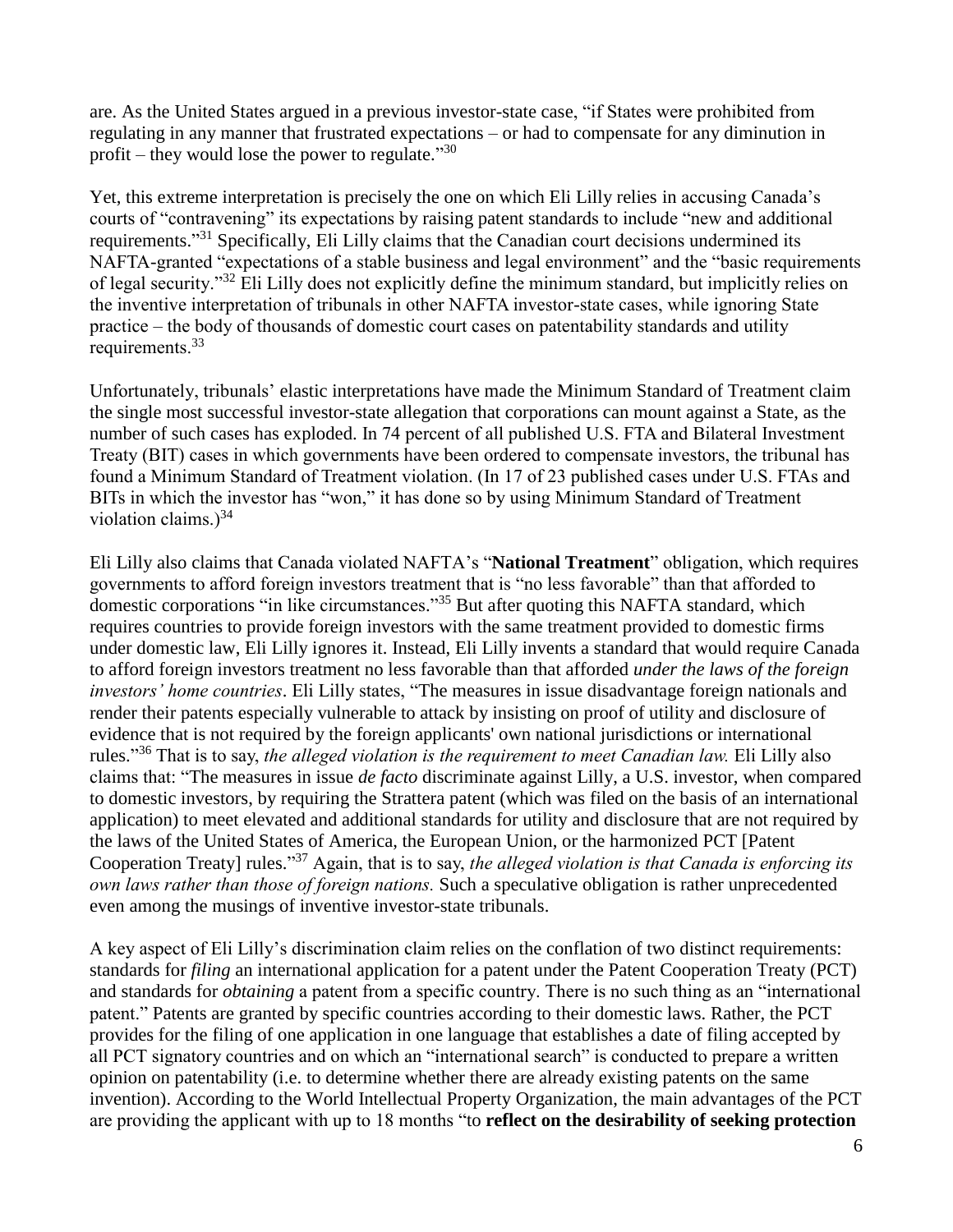**in foreign countries**, to appoint local patent agents in each foreign country, to prepare the necessary translations and to pay the national fees; he is assured that, if his international application is in the **form** prescribed by the PCT, it cannot be rejected on **formal** grounds by any designated Office during the national phase of the processing of the application." [emphasis added]<sup>38</sup>

In other words, the PCT provides for a standardized patent application, which may be granted or rejected according to applicable law in each jurisdiction in which a patent is sought. The initial international review process helps patent seekers decide if it is worth their money to try to undertake the domestic processes to seek a patent in any or many jurisdictions. And, signatory countries, including Canada, agree not to reject an *application* that meets the PCT standards on the basis that the application itself is not in the proper format. However, the decision on the merits of whether or not a patent may be issued under any specific country's patent law remains at the discretion of each country. Eli Lilly's claims of discrimination center on it being required to meet Canada's standards for patentability, as if merely *filing* an international patent application under PCT terms is the same as complying with the substantive requirements of Canadian law to *obtain* a patent.<sup>39</sup>

The corporation also bizarrely alleges that the Canadian courts' patent invalidation violates its NAFTA national treatment rights by advantaging Canadian generic firms that can now create and market generic versions of Strattera.<sup>40</sup> Here, Eli Lilly presumes to challenge Canadian courts' removal of a patent on the incredible basis that patent removals help expand the availability of less expensive generic medicines. Of course the removal of patents helps generic producers – it always does, but it does so regardless of whether the generic firms and/or the patent holders are foreign or domestic. Were Eli Lilly's skewed logic to be accepted by the tribunal, any invalidation of a foreign investor's patent, regardless of the basis, could be construed as a violation of FTA-protected national treatment rules.

Eli Lilly's final claim is that Canada violated NAFTA's obligation to not expropriate investments. The company first tries to argue that the patent invalidation constituted a "**direct expropriation**" of investments, even though that term has long been understood to mean government seizure of real property, such as land or a factory, not the invalidation of monopoly patent rights. The company then alleges in the alternative that Canada committed an "**indirect expropriation**," an extreme NAFTA provision that allows companies to obtain government compensation for "regulatory takings."<sup>41</sup> This is a legal theory generally rejected by most nations' courts: that governments must compensate property holders for any government policy or action that may reduce the property's value. (A classic example would be the government having to compensate for a land use law of general application if it forbids a property in a residential area from being used for more profitable industrial purposes.)

The basis of Eli Lilly's indirect expropriation claim is that: "…The judicial decisions invalidating the Strattera patent are illegal from the perspective of international law and therefore constitute an expropriation…The Government of Canada has a positive obligations to ensure Canadian law complies with Canada's international treaty obligations, as well as the reasonable investment-backed expectations of the investor."<sup>42</sup> Specifically, the corporation alleges that Canada's patent invalidation violates the rules of the WTO's TRIPS agreement, NAFTA's intellectual property rules, the PCT and the Paris Convention for the Protection of Industrial Property.

This argument is, in part, related to a provision of NAFTA that states that the expropriation provisions do not apply to a government's revocation or limitation of intellectual property rights to the extent that a revocation or limitation is consistent with the country's obligations under NAFTA Chapter 17, which sets forth the pact's substantive rules on intellectual property.<sup>43</sup> As noted above, NAFTA's intellectual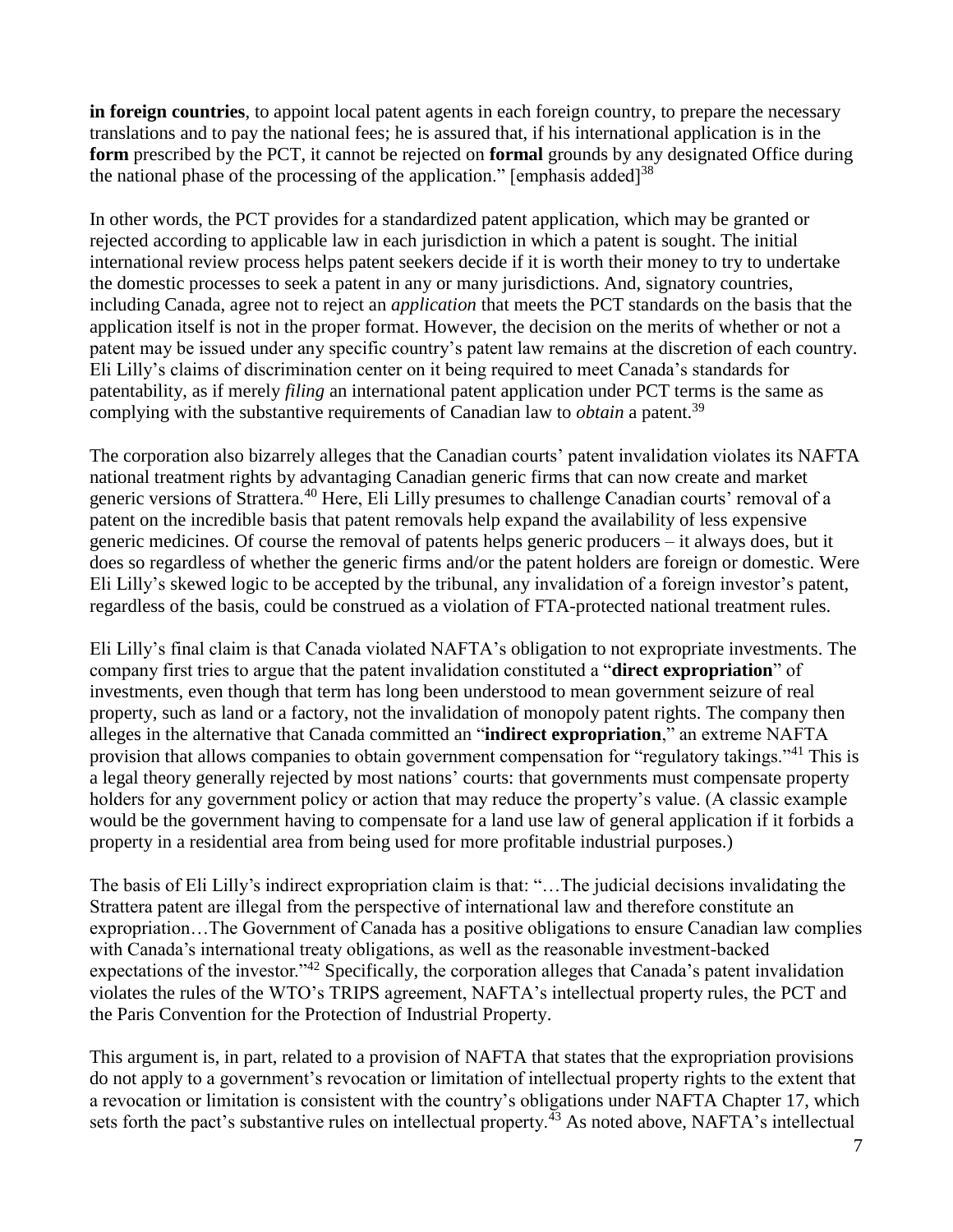property provisions, as well as the WTO's TRIPS agreement, provide countries with flexibilities to set their own standards of patentability with respect to defining standards such as utility. Eli Lilly skirts this inconvenient fact.<sup>44</sup>

Rather, although most of the Notice of Intent is consumed with an attack on Canada's legal basis for granting patents, with respect to its indirect expropriation claim, Eli Lilly circles back to its bizarre notions of how Canada's actions are discriminatory. The company again argues that Canada has violated the national treatment obligations for patents set forth in NAFTA, the WTO and the Paris Convention by requiring the firm to meet Canadian standards rather than U.S. or EU standards.<sup>45</sup> In sum, Eli Lilly is arguing that the mere fact of Canadian patentability standards being different from those in other jurisdictions is in itself an indirect expropriation of Eli Lilly's investment in violation of its NAFTA investor rights.

Eli Lilly also claims that being required to provide Canadian national patent authorities more information to determine utility than Eli Lilly was required to provide in filing its initial international patent application under the Patent Cooperation Treaty violates the PCT – and thus is "illegal" under international law. <sup>46</sup> As described above, the PCT sets international standards for the *form* of a patent application, not whether the invention in question can satisfy the substantive standards to obtain a patent under any specific country's intellectual property laws.

Finally, the reference to the WTO is doubly confounding. In addition to the fact that the WTO TRIPS agreement provides flexibility for countries to determine their own standards of patentability, NAFTA predates the WTO and its TRIPS agreement, and thus does not make mention of either. NAFTA's Intellectual Property Chapter contains no general commitment to comply with other intellectual property agreements. Rather, in describing the standard that signatories are to meet – providing "adequate and effective protection and enforcement of intellectual property rights" – NAFTA names four specific international agreements, the substantive provisions of which signatories are to give effect in their domestic law: conventions concerning phonograms, literary and artistic works, industrial property and plant varieties.<sup>47</sup>

## **If the NAFTA Tribunal Allows this Claim, It Would Open the Door for Corporations to Privately Enforce Any International Intellectual Property Treaty in Investor-State Tribunals**

Viewed from a broader perspective, the enormous threat posed by this NAFTA investor-state case is the prospect that in the future, investors and corporations could privately enforce the terms of any public treaty covering intellectual property matters through claims directly launched against sovereign governments in investor-state tribunals. In contrast, WTO rules can only be enforced when one government formally challenges another government before a WTO tribunal. There is no right in the WTO for a corporation to directly challenge sovereign governments. Eli Lilly is arguing that NAFTA's investor privileges and investor-state enforcement allows it or any private commercial interest to enforce international intellectual property agreements and rules not even listed in a specific trade agreement or BIT. This would vastly expand corporate rights to directly attack government policies – and would do so under terms to which governments never agreed. Worryingly, the establishment of just such a backdoor means for private corporations to directly challenge governments for alleged TRIPS violations is one serious concern raised about the TPP's draft Investment Chapter, which expands considerably on NAFTA's investor privileges.<sup>48</sup>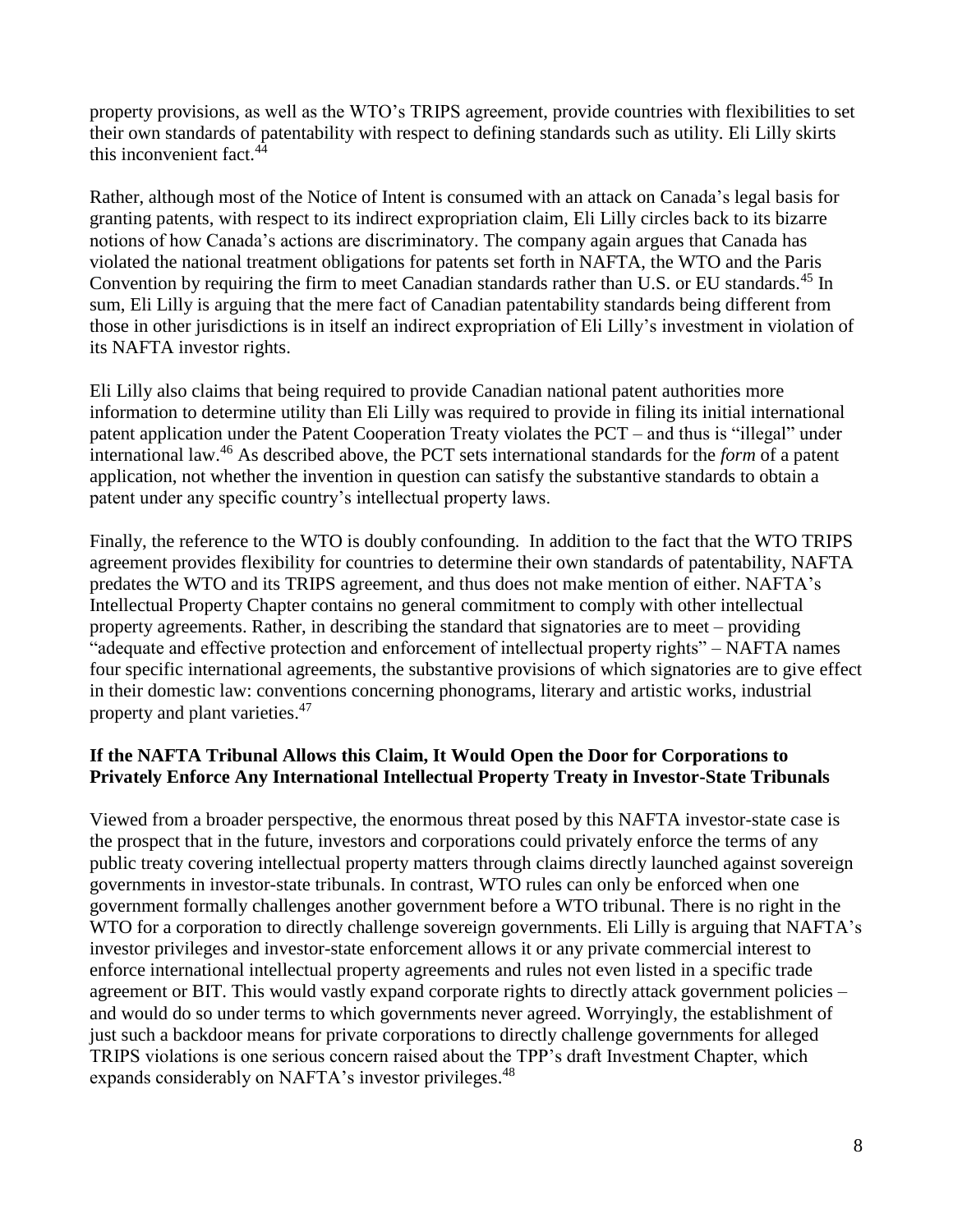#### **Preventing More Eli-Lilly-Like Threats to Access to Affordable Medicines Requires Changing the Investor-State Regime and Preventing its Expansion through the TPP**

The outcome of Eli Lilly's investor-state attack under NAFTA is critical for those seeking to safeguard countries' ability to determine their own patent standards, a prerogative that is essential for preventing patent "evergreening" and ensuring access to affordable medicines. It is critical not just to protect Canada's right to not grant patents unlikely to deliver promised results, but to avoid instilling other governments with fear of investor-state reprisal for similar patent policies. It is critical not just so that Canadian taxpayers can ensure that the demanded \$100 million goes to more worthy ends than enhancing Eli Lilly's profit margin, but to avoid emboldening other pharmaceutical firms contemplating the launch of similar investor-state demands against other governments that dare to set their own patent policies. As the Eli Lilly case gets underway, negotiations for the TPP and its proposed expansion of the investor-state system continue. Stopping the NAFTA expansion deal presents health advocates with today's biggest opportunity to halt the advance of the system that empowered Eli Lilly's audacious threat.

# **ENDNOTES**

 $\overline{a}$ 

<sup>4</sup> *Eli Lilly v. Canada*, at paras. 76-81.

Settlement," April 2012, at 3. Available at: [http://unctad.org/en/PublicationsLibrary/webdiaeia2012d10\\_en.pdf.](http://unctad.org/en/PublicationsLibrary/webdiaeia2012d10_en.pdf) <sup>12</sup> For more information, see "Table of Foreign Investor-State Cases and Claims under NAFTA and Other U.S. Trade Deals," Public Citizen memo, March 2013. Available at[: http://www.citizen.org/documents/investor-state-chart.pdf.](http://www.citizen.org/documents/investor-state-chart.pdf) <sup>13</sup> *See* NAFTA Art. 1139.

<sup>14</sup> *See* Article 12.2 in the leaked TPP Investment Chapter text, available at: [http://www.citizenstrade.org/ctc/wp](http://www.citizenstrade.org/ctc/wp-content/uploads/2012/06/tppinvestment.pdf)[content/uploads/2012/06/tppinvestment.pdf.](http://www.citizenstrade.org/ctc/wp-content/uploads/2012/06/tppinvestment.pdf) For more information, *see* Brook Baker, "Leaked TPP Investment Chapter Presents a Grave Threat to Access to Medicines," Health GAP memo, Aug. 14, 2012. Available at: [http://infojustice.org/wp](http://infojustice.org/wp-content/uploads/2012/09/Baker-Investment-in-the-TPP.pdf)[content/uploads/2012/09/Baker-Investment-in-the-TPP.pdf.](http://infojustice.org/wp-content/uploads/2012/09/Baker-Investment-in-the-TPP.pdf)

<sup>15</sup> *See* Adam Gartrell, "Labor Standing Firm on Pacific Trade Deal," *The Sydney Morning Herald*, March 5, 2012. Available at: [http://news.smh.com.au/breaking-news-national/labor-standing-firm-on-pacific-trade-deal-20120305-1ue2b.html.](http://news.smh.com.au/breaking-news-national/labor-standing-firm-on-pacific-trade-deal-20120305-1ue2b.html)

<sup>16</sup> Peter Leon, Jonathan Veeran and Erin Warmington, "South Africa: South Africa Declines To Renew Bilateral Investment Treaties With European Union Member States," Mondaq.com, Oct. 5, 2012. Available at:

[http://www.mondaq.com/x/199586/international+trade+investment/South+Africa+Declines+To+Renew+Bilateral+Investment+Tr](http://www.mondaq.com/x/199586/international+trade+investment/South+Africa+Declines+To+Renew+Bilateral+Investment+Treaties+With+European+Union+Member+States) [eaties+With+European+Union+Member+States.](http://www.mondaq.com/x/199586/international+trade+investment/South+Africa+Declines+To+Renew+Bilateral+Investment+Treaties+With+European+Union+Member+States) Jung Eun-joo, "India plans to abolish ISD clause in FTAs," *The Hankyoreh*, April 6, 2012. Available at: [http://www.hani.co.kr/arti/english\\_edition/e\\_international/527103.html.](http://www.hani.co.kr/arti/english_edition/e_international/527103.html)

<sup>&</sup>lt;sup>1</sup> After the writing of this briefing paper, Eli Lilly filed a notice of arbitration in September 2013, signaling its readiness to proceed with its NAFTA claim against Canada. In the notice, Eli Lilly made clear that in addition to challenging Canadian courts' invalidation of its patent for Strattera, it is also challenging the invalidation of another patent for a drug called Zyprexa. The corporation also increased the amount that it is demanding in compensation, from \$100 million to nearly \$500 million. <sup>2</sup> *Eli Lilly and Company v. The Government of Canada,* Notice of Intent to Submit a Claim to Arbitration under NAFTA (Nov. 7, 2012). Available at[: http://italaw.com/sites/default/files/case-documents/italaw1172.pdf.](http://italaw.com/sites/default/files/case-documents/italaw1172.pdf) [Hereinafter "*Eli Lilly v. Canada*."]

<sup>3</sup> *Eli Lilly v. Canada*, at para. 108.

<sup>5</sup> *Eli Lilly v. Canada*, at paras. 42-43.

<sup>6</sup> "Fortune 500: Pharmaceuticals," *CNN Money*, May 21, 2012. Available at:

[http://money.cnn.com/magazines/fortune/fortune500/2012/industries/21/.](http://money.cnn.com/magazines/fortune/fortune500/2012/industries/21/)

<sup>&</sup>lt;sup>7</sup> Pia Eberhardt and Cecilia Olivet, "Profiting from Injustice," Transnational Institute and Corporate Europe Observatory report, Nov. 2012, at 8. Available at: [http://www.tni.org/pressrelease/exposed-elite-club-lawyers-who-make-millions-suing-states.](http://www.tni.org/pressrelease/exposed-elite-club-lawyers-who-make-millions-suing-states) <sup>8</sup> Pia Eberhardt and Cecilia Olivet, "Profiting from Injustice," Transnational Institute and Corporate Europe Observatory report, Nov. 2012, at 7. Available at: [http://www.tni.org/pressrelease/exposed-elite-club-lawyers-who-make-millions-suing-states.](http://www.tni.org/pressrelease/exposed-elite-club-lawyers-who-make-millions-suing-states) <sup>9</sup> For more information on this alarming trend, *see* Lori Wallach, "Fair and Equitable Treatment" and Investors' Reasonable Expectations: Rulings in U.S. FTAs & BITs Demonstrate FET Definition Must be Narrowed," Public Citizen memo, Sept. 5, 2012. Available at[: http://www.citizen.org/documents/MST-Memo.pdfhttp://www.citizen.org/documents/MST-Memo.pdf.](http://www.citizen.org/documents/MST-Memo.pdf) <sup>10</sup> For more information, *see* "Table of Foreign Investor-State Cases and Claims under NAFTA and Other U.S. Trade Deals," Public Citizen memo, March 2013. Available at[: http://www.citizen.org/documents/investor-state-chart.pdf.](http://www.citizen.org/documents/investor-state-chart.pdf) <sup>11</sup> United Nations Conference on Trade and Development, "IIA Issues Note: Latest Developments in Investor-State Dispute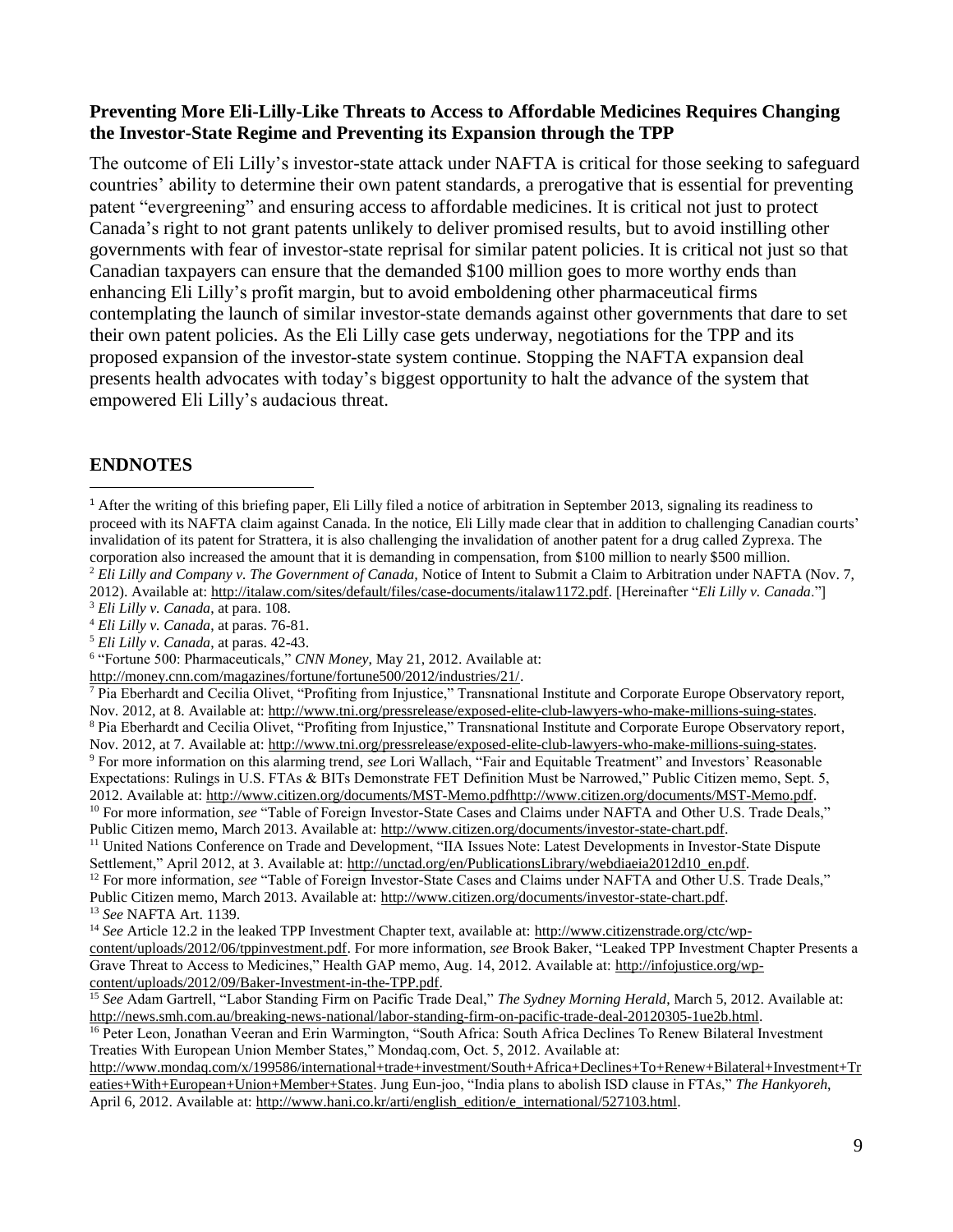<sup>17</sup> While Brazil has signed 14 Bilateral Investment Treaties (BITs), some of which include the investor-state dispute mechanism, Brazil's Congress has refused to ratify any of them to date, largely due to strong opposition to the investor-state regime. For the list of BITs, *see* ICSID, "ICSID Database of Bilateral Investment Treaties," accessed January 23, 2013. Available at: [https://icsid.worldbank.org/ICSID/FrontServlet.](https://icsid.worldbank.org/ICSID/FrontServlet) For more information on Brazil's debate over the BITs, *see* Ricardo Barretto et al, "Bilateral Investment Treaties and International Arbitration," International Law Office, May 15, 2003. Available at: [http://www.internationallawoffice.com/newsletters/detail.aspx?g=6ce64813-8cf6-4f97-b8a8-2ad950fa25ad.](http://www.internationallawoffice.com/newsletters/detail.aspx?g=6ce64813-8cf6-4f97-b8a8-2ad950fa25ad) 

<sup>18</sup> *Eli Lilly v. Canada*, at paras. 70-81.

 $\overline{a}$ 

<sup>19</sup> The ability of a State to set its own patentability standards, including its own interpretation of "utility," is a key flexibility guaranteed by the WTO's TRIPS agreement. Article 27(1) of TRIPS states that patents "shall be available for any inventions… provided that they are new, involve an inventive step and are capable of industrial application." A footnote clarifies the latter term as equivalent to "useful." TRIPS makes no attempt to further define usefulness, leaving specific interpretations up to member States. WTO, Trade-Related Aspects of Intellectual Property Rights, Art. 27(1). According to the United Nations Conference on Trade and Development (UNCTAD), "This provision sets up the criteria of patentability, without however harmonizing the way in which they have to be implemented. Members have considerable leeway in applying those three criteria (novelty, inventive step and industrial applicability)." UNCTAD-ICTSD, *Resource Book on TRIPS and Development*, (Cambridge: Cambridge University Press, 2005), at 358. Available at[: http://www.iprsonline.org/unctadictsd/docs/RB2.5\\_Patents\\_2.5.1\\_update.pdf.](http://www.iprsonline.org/unctadictsd/docs/RB2.5_Patents_2.5.1_update.pdf) NAFTA's Article 1709 on patents mimics this flexibility, stating that "a Party may deem the terms 'inventive step' and 'capable of industrial application' to be synonymous with the terms 'non-obvious' and 'useful', respectively." NAFTA Art. 1709(1).

<sup>20</sup> *Eli Lilly v. Canada*, at para. 43.

<sup>21</sup> *See,* for example, *Eli Lilly v. Canada*, at paras. 15-16.

<sup>22</sup> *Eli Lilly v. Canada*, at paras. 48-52.

<sup>23</sup> *Eli Lilly v. Canada*, at para. 48.

<sup>24</sup> Luke Eric Peterson, "Newly Disclosed Document Shows that Pharma Corp Hopes to Construe Alleged Non-compliance with Patent Treaties as Breach of Investment Treaty," *Investment Arbitration Reporter*, Dec. 10, 2012. Available at: [http://www.iareporter.com/articles/20121210\\_2.](http://www.iareporter.com/articles/20121210_2)

<sup>25</sup> Luke Eric Peterson, "U.S. Pharma Corp Puts Canada on Notice of NAFTA Claim following Patent Invalidation at Hands of Canadian Court; More Such Claims in Wings?," *Investment Arbitration Reporter*, Dec. 3, 2012. Available at: [http://www.iareporter.com/articles/20121203\\_2.](http://www.iareporter.com/articles/20121203_2)

<sup>26</sup> *Eli Lilly v. Canada*, at paras. 98-104.

<sup>27</sup> NAFTA Art. 1105(1).

 $28$  CAFTA Annex 10-B. Parallel wording has been proposed as Annex12-B in the leaked TPP Investment Chapter text, available at [http://www.citizenstrade.org/ctc/wp-content/uploads/2012/06/tppinvestment.pdf.](http://www.citizenstrade.org/ctc/wp-content/uploads/2012/06/tppinvestment.pdf)

<sup>29</sup> *See* Lori Wallach and Ben Beachy, "CAFTA Investor-State Ruling: Annex on Minimum Standard of Treatment, Proposed for TPP, Proves Insufficient as Tribunal Ignores Customary International Law Standard, Applies MST Definition from Past NAFTA Award to Rule against Guatemala," Public Citizen memo, July 19, 2012. Available at[: http://www.citizen.org/documents/RDC](http://www.citizen.org/documents/RDC-vs-Guatemala-Memo.pdf)[vs-Guatemala-Memo.pdf.](http://www.citizen.org/documents/RDC-vs-Guatemala-Memo.pdf) 

<sup>30</sup> *Glamis Gold, Ltd. v. United States of America*, Award, Ad hoc – UNCITRAL Arbitration Rules (2009), at para. 576. Available at[: http://italaw.com/sites/default/files/case-documents/ita0378.pdf.](http://italaw.com/sites/default/files/case-documents/ita0378.pdf)

<sup>31</sup> *Eli Lilly v. Canada*, at paras. 99-100.

<sup>32</sup> *Eli Lilly v. Canada*, at paras. 100, 103.

<sup>33</sup> While Eli Lilly does not provide an explicit basis for its claim that the minimum standard covers expectations, the company states a similar obligation in its earlier Expropriation claim (at para. 95), providing case citations on which the company also appears to rely for its minimum standard claim of "contravened[]…expectations" (at para. 100). In footnote 26, Eli Lilly cites two investor-state cases to argue that the Investment chapter protects "investment-backed expectations of the investor": *Fireman's Fund v. Mexico* and *Glamis Gold, Ltd. v. The United States of America*. In *Fireman's Fund*, the tribunal used the opinions of four attorneys to suggest that investor expectations "may be a relevant factor" in expropriation claims. *Fireman's Fund v. Mexico*, ICSID Case No. ARB(AF)/02/01, Award (July 17, 2006), at para. 176(k). In *Glamis Gold*, the tribunal actually took a relatively narrow view of what expectations may be protected by the minimum standard, stating, "Merely not living up to expectations cannot be sufficient to find a breach of Article 1105 of the NAFTA. Instead, Article 1105(1) requires the evaluation of whether the State made any specific assurance or commitment to the investor so as to induce its expectations." *Glamis Gold, Ltd. v. United States of America*, Award, Ad hoc – UNCITRAL Arbitration Rules (2009), at para. 620.

<sup>34</sup> For more information, *see* Lori Wallach, "Fair and Equitable Treatment" and Investors' Reasonable Expectations: Rulings in U.S. FTAs & BITs Demonstrate FET Definition Must be Narrowed," Public Citizen memo, Sept. 5, 2012. Available at: [http://www.citizen.org/documents/MST-Memo.pdf.](http://www.citizen.org/documents/MST-Memo.pdf)

<sup>35</sup> *Eli Lilly v. Canada*, at para. 105.

<sup>36</sup> *Eli Lilly v. Canada*, at para. 106.

<sup>37</sup> *Eli Lilly v. Canada*, at para. 106.